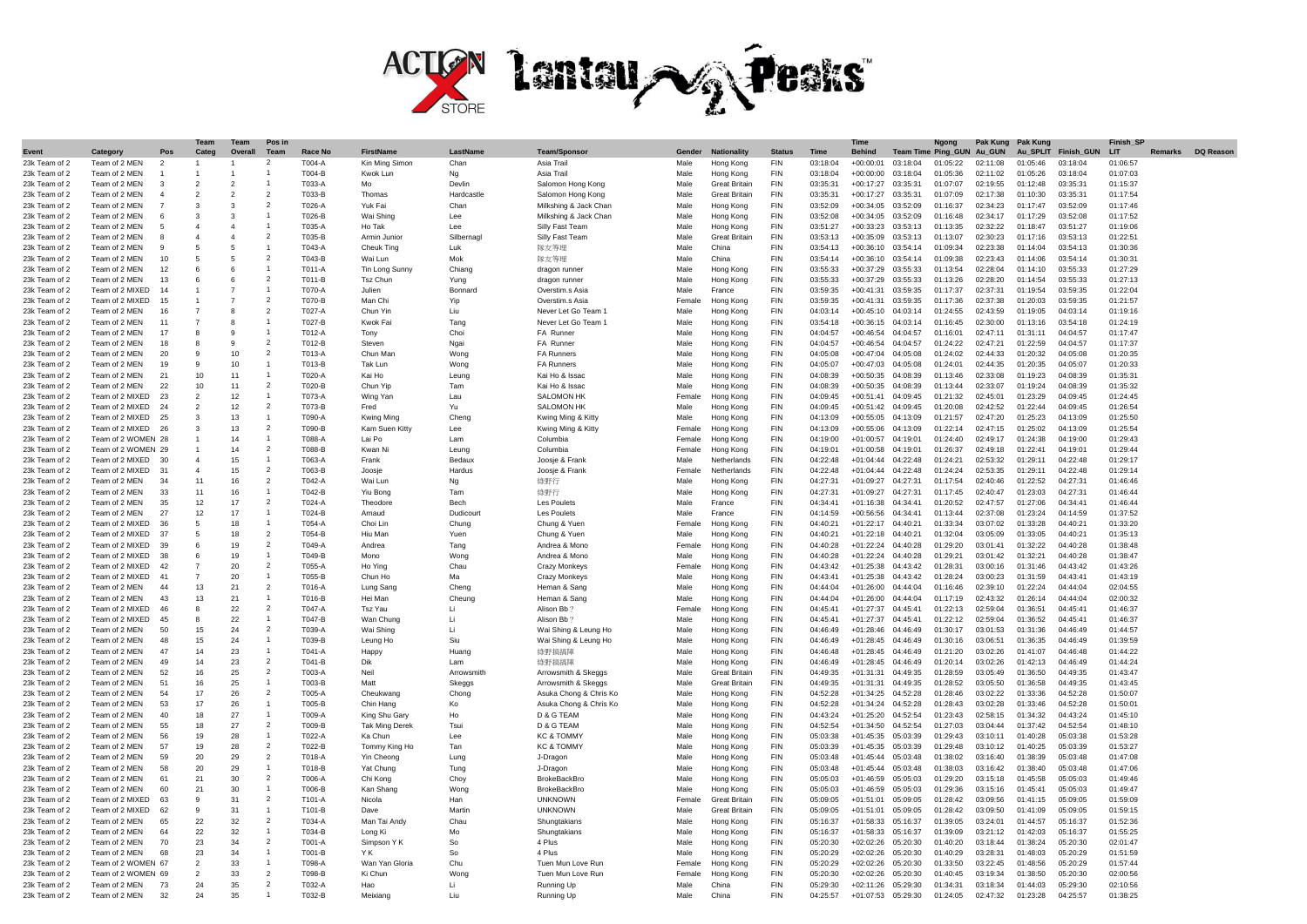| 23k Team of 2 | Team of 2 WOMEN 74                |              | -3             | 36 |                          | T094-A | Mar-Loes            | Mantoua          | Mar-Loes Mantoua & Mihaela           | Female | Netherlands          | <b>FIN</b> | 05:31:01 | $+02:12:57$        | 05:31:01           | 01:39:59 | 03:33:51           | 01:53:53    | 05:31:01 | 01:57:10 |                    |
|---------------|-----------------------------------|--------------|----------------|----|--------------------------|--------|---------------------|------------------|--------------------------------------|--------|----------------------|------------|----------|--------------------|--------------------|----------|--------------------|-------------|----------|----------|--------------------|
|               |                                   |              |                |    | $\overline{2}$           |        |                     |                  |                                      |        |                      | <b>FIN</b> |          |                    |                    |          |                    |             |          |          |                    |
| 23k Team of 2 | Team of 2 WOMEN 75                |              | 3              | 36 |                          | T094-B | Mihaela             | Mckenzie         | Mar-Loes Mantoua & Mihaela           | Female | Romania              |            | 05:31:01 | $+02:12:57$        | 05:31:01           | 01:40:03 | 03:33:47           | 01:53:45    | 05:31:01 | 01:57:14 |                    |
| 23k Team of 2 | Team of 2 MIXED<br>66             |              | 10             | 37 |                          | T061-A | Hing Wai            | Chim             | J&C                                  | Male   | Hong Kong            | <b>FIN</b> | 05:18:04 | $+02:00:00$        | 05:31:39           | 01:37:58 | 03:24:03           | 01:46:05    | 05:18:04 | 01:54:01 |                    |
| 23k Team of 2 | Team of 2 MIXED<br>76             |              | 10             | 37 | $\overline{2}$           | T061-B | Tuen Yee            | Ting             | J&C                                  | Female | Hong Kong            | <b>FIN</b> | 05:31:39 | $+02:13:36$        | 05:31:39           | 01:37:52 | 03:33:25           | 01:55:33    | 05:31:39 | 01:58:15 |                    |
| 23k Team of 2 | 77<br>Team of 2 MEN               |              | 25             | 38 |                          | T015-A | Chi Hong            | Tang             | Got2Tango                            | Male   | Hong Kong            | <b>FIN</b> | 05:36:08 | $+02:18:04$        | 05:36:09           | 01:40:08 | 03:26:18           | 01:46:10    | 05:36:08 | 02:09:51 |                    |
| 23k Team of 2 | Team of 2 MEN                     | 78           | 25             | 38 | $\overline{2}$           | T015-B | Kwan Yiu            | Tang             | Got2Tango                            | Male   | Hong Kong            | <b>FIN</b> | 05:36:09 | $+02:18:05$        | 05:36:09           | 01:40:08 | 03:26:19           | 01:46:12    | 05:36:09 | 02:09:50 |                    |
| 23k Team of 2 | Team of 2 MEN                     | 79           | 26             | 39 |                          | T007-A | Bruce               | Huen             | Bruce & Eric                         | Male   | Hong Kong            | <b>FIN</b> | 05:39:31 | $+02:21:28$        | 05:39:35           | 01:46:05 | 03:39:24           | 01:53:20    | 05:39:31 | 02:00:08 |                    |
| 23k Team of 2 | Team of 2 MEN                     | 80           | 26             | 39 | $\overline{2}$           | T007-B | Yip Wai             | Sin              | Bruce & Eric                         | Male   | Hong Kong            | <b>FIN</b> | 05:39:35 | $+02:21:32$        | 05:39:35           | 01:46:08 | 03:39:27           | 01:53:19    | 05:39:35 | 02:00:09 |                    |
| 23k Team of 2 | Team of 2 MIXED<br>82             |              | 11             | 40 | $\overline{2}$           | T046-A | Lifang              | Du               | ALEX NG & DU LIFANG                  | Female | China                | <b>FIN</b> | 05:39:44 | $+02:21:40$        | 05:39:44           | 01:42:28 | 03:37:02           | 01:54:34    | 05:39:44 | 02:02:43 |                    |
| 23k Team of 2 | Team of 2 MIXED<br>8 <sup>1</sup> |              | 11             | 40 |                          | T046-B | Sai Cheong          |                  | ALEX NG & DU LIFANG                  | Male   |                      | <b>FIN</b> | 05:39:43 | $+02:21:40$        | 05:39:44           | 01:36:50 | 03:29:00           | 01:52:10    | 05:39:43 | 02:10:44 |                    |
|               |                                   |              |                |    |                          |        |                     | Ng               |                                      |        | Hong Kong            |            |          |                    |                    |          |                    |             |          |          |                    |
| 23k Team of 2 | Team of 2 MIXED<br>86             |              | 12             | 41 |                          | T074-A | Cedric              | Poon             | <b>SBW</b>                           | Male   | <b>Great Britain</b> | <b>FIN</b> | 05:49:08 | $+02:31:04$        | 05:49:08           | 01:34:14 | 03:26:08           | 01:51:54    | 05:49:08 | 02:23:01 |                    |
| 23k Team of 2 | Team of 2 MIXED<br>87             |              | 12             | 41 | $\overline{2}$           | T074-B | Lisa                | Pun              | <b>SBW</b>                           | Female | <b>Great Britain</b> | <b>FIN</b> | 05:49:08 | $+02:31:04$        | 05:49:08           | 01:34:17 | 03:26:07           | 01:51:51    | 05:49:08 | 02:23:02 |                    |
| 23k Team of 2 | Team of 2 WOMEN 88                |              | $\overline{4}$ | 42 |                          | T096-A | Kwan Tai            | Wong             | Team Garlic                          | Female | Hona Kona            | <b>FIN</b> | 05:53:00 | $+02:34:56$        | 05:53:00           | 01:52:44 | 03:39:04           | 01:46:20    | 05:53:00 | 02:13:56 |                    |
| 23k Team of 2 | Team of 2 WOMEN 89                |              | $\overline{4}$ | 42 | $\overline{2}$           | T096-B | Kwai Heung          | Wu               | Team Garlic 1                        | Female | Hong Kong            | <b>FIN</b> | 05:53:00 | $+02:34:56$        | 05:53:00           | 01:52:49 | 03:49:57           | 01:57:09    | 05:53:00 | 02:03:04 |                    |
| 23k Team of 2 | Team of 2 MEN<br>90               |              | 27             | 43 |                          | T038-A | Tze Wah             | Kung             | Wah & Perry Lo                       | Male   | Hong Kong            | <b>FIN</b> | 05:56:21 | $+02:38:18$        | 05:56:22           | 01:27:39 | 03:22:49           | 01:55:10    | 05:56:21 | 02:33:33 |                    |
| 23k Team of 2 | 91<br>Team of 2 MEN               |              | 27             | 43 | $\overline{2}$           | T038-B | Chi Shing           | Lo               | Wah & Perry Lo                       | Male   | Hong Kong            | <b>FIN</b> | 05:56:22 | $+02:38:18$        | 05:56:22           | 01:27:37 | 03:22:46           | 01:55:10    | 05:56:22 | 02:33:36 |                    |
| 23k Team of 2 | Team of 2 MIXED<br>93             |              | 13             | 44 | $\overline{2}$           | T079-A | Mandy               | Chan             | <b>TERENCE &amp; MANDY</b>           | Femal  | Hong Kong            | <b>FIN</b> | 06:01:41 | $+02:43:38$        | 06:01:41           | 01:42:22 | 03:39:41           | 01:57:19    | 06:01:41 | 02:22:01 |                    |
| 23k Team of 2 | Team of 2 MIXED<br>92             |              | 13             | 44 |                          | T079-B | Terence             | Ng               | <b>TERENCE &amp; MANDY</b>           | Male   | Hong Kong            | <b>FIN</b> | 06:01:41 | $+02:43:37$        | 06:01:41           | 01:42:20 | 03:39:30           | 01:57:11    | 06:01:41 | 02:22:11 |                    |
| 23k Team of 2 | Team of 2 MIXED<br>95             |              | 14             | 45 | $\overline{2}$           | T076-A | Wing Man            | $\overline{10}$  | <b>STARUN</b>                        | Female | Hong Kong            | <b>FIN</b> | 06:04:44 | $+02:46:40$        | 06:04:44           | 01:47:21 | 03:51:48           | 02:04:28    | 06:04:44 | 02:12:56 |                    |
|               | Team of 2 MIXED<br>94             |              | 14             | 45 |                          | T076-B |                     | Mak              | <b>STARUN</b>                        | Male   |                      | <b>FIN</b> | 06:04:44 | $+02:46:40$        | 06:04:44           | 01:47:08 | 03:51:43           | 02:04:36    | 06:04:44 | 02:13:01 |                    |
| 23k Team of 2 |                                   |              |                |    |                          |        | Wai Keung           |                  |                                      |        | Hong Kong            |            |          |                    |                    |          |                    |             |          |          |                    |
| 23k Team of 2 | Team of 2 WOMEN<br>98             |              | 5              | 46 | $\overline{2}$           | T091-A | Lok Man             | Chow             | Fun day                              | Female | Hong Kong            | <b>FIN</b> | 06:09:00 | $+02:50:56$        | 06:09:00           | 02:05:32 | 03:55:08           | 01:49:37    | 06:09:00 | 02:13:53 |                    |
| 23k Team of 2 | Team of 2 WOMEN 97                |              | 5              | 46 |                          | T091-B | Wai Kuen            | Tsui             | Fun day                              | Female | Hong Kong            | <b>FIN</b> | 06:09:00 | $+02:50:56$        | 06:09:00           | 02:05:32 | 03:55:18           | 01:49:47    | 06:09:00 | 02:13:42 |                    |
| 23k Team of 2 | Team of 2 MIXED<br>99             |              | 15             | 47 | - 1                      | T083-A | Hoi Wah             | Cheng            | Walkermix                            | Male   | Hong Kong            | <b>FIN</b> | 06:10:18 | $+02:52:14$        | 06:10:18           | 01:53:48 | 04:05:14           | 02:11:27    | 06:10:18 | 02:05:04 |                    |
| 23k Team of 2 | Team of 2 MIXED                   | 100          | 15             | 47 | $\overline{2}$           | T083-B | Tsz Yan             | Lau              | Walkermix                            | Female | Hong Kong            | <b>FIN</b> | 06:10:18 | $+02:52:14$        | 06:10:18           | 01:53:56 | 04:05:10           | 02:11:14    | 06:10:18 | 02:05:09 |                    |
| 23k Team of 2 | Team of 2 MEN                     | 102          | 28             | 48 | $\overline{2}$           | T008-A | Hung Sun            | Leung            | Chi Fu Runner                        | Male   | Hong Kong            | <b>FIN</b> | 06:16:28 | $+02:58:25$        | 06:16:28           | 01:38:17 | 03:54:52           | 02:16:36    | 06:16:28 | 02:21:36 |                    |
| 23k Team of 2 | Team of 2 MEN                     | 101          | 28             | 48 |                          | T008-B | Fai Chung           | Ng               | Chi Fu Runner                        | Male   | Hong Kong            | <b>FIN</b> | 06:16:27 | $+02:58:24$        | 06:16:28           | 01:42:00 | 03:55:03           | 02:13:03    | 06:16:27 | 02:21:25 |                    |
| 23k Team of 2 | Team of 2 MEN                     | 83           | 29             | 49 |                          | T002-A | Keung Alex          | Ho               | Alex & Kin Kir                       | Male   | Hong Kong            | <b>FIN</b> | 05:41:01 | $+02:22:57$        | 06:17:33           | 01:44:25 | 03:40:42           | 01:56:17    | 05:41:01 | 02:00:19 |                    |
| 23k Team of 2 | Team of 2 MEN                     | 103          | 29             | 49 | $\overline{2}$           | T002-B | Wai Kin             | Chan             | Alex & Kin Kin                       | Male   | Hong Kong            | <b>FIN</b> | 06:17:33 | $+02:59:29$        | 06:17:33           | 01:45:42 | 03:54:19           | 02:08:37    | 06:17:33 | 02:23:14 |                    |
|               |                                   |              |                |    |                          |        |                     |                  |                                      |        |                      |            |          |                    |                    |          |                    |             |          |          |                    |
| 23k Team of 2 | Team of 2 WOMEN                   | 105          | 6              | 50 |                          | T099-A | Wing Mui            | Lui              | 女子青軍                                 | Female | Hong Kong            | <b>FIN</b> | 06:19:56 | $+03:01:52$        | 06:19:56           | 01:59:47 | 04:09:44           | 02:09:58    | 06:19:56 | 02:10:12 |                    |
| 23k Team of 2 | Team of 2 WOMEN                   | 106          | 6              | 50 | $\overline{2}$           | T099-B | Lei Yin             | Tam              | 女子青軍                                 | Female | Hong Kong            | <b>FIN</b> | 06:19:56 | $+03:01:52$        | 06:19:56           | 01:59:48 | 04:09:55           | 02:10:08    | 06:19:56 | 02:10:01 |                    |
| 23k Team of 2 | Team of 2 MIXED                   | 108          | 16             | 51 | $\overline{2}$           | T060-A | Kwok On             | Lai              | hugo lai & pui yi                    | Male   | Hong Kong            | <b>FIN</b> | 06:23:47 | $+03:05:43$        | 06:23:47           | 02:02:36 | 04:02:59           | 02:00:23    | 06:23:47 | 02:20:49 |                    |
| 23k Team of 2 | Team of 2 MIXED                   | $10^{1}$     | 16             | 51 |                          | T060-B | Pui Yi              | Wong             | hugo lai & pui yi                    | Female | Hong Kong            | <b>FIN</b> | 06:23:47 | $+03:05:43$        | 06:23:47           | 02:02:39 | 04:03:08           | 02:00:29    | 06:23:47 | 02:20:40 |                    |
| 23k Team of 2 | Team of 2 WOMEN                   | 109          |                | 52 |                          | T086-A | Sze Ning Maggie     | Leuna            | Cherry MOK & Maggie LEUNG            | Female | Hong Kong            | <b>FIN</b> | 06:24:53 | $+03:06:49$        | 06:24:53           | 01:53:30 | 04:05:03           | 02:11:33    | 06:24:53 | 02:19:50 |                    |
| 23k Team of 2 | Team of 2 WOMEN 110               |              |                | 52 | $\overline{2}$           | T086-B | Hon Ching           | Mok              | Cherry MOK & Maggie LEUNG            | Female | Hong Kong            | <b>FIN</b> | 06:24:53 | $+03:06:49$        | 06:24:53           | 01:53:31 | 04:05:13           | 02:11:42    | 06:24:53 | 02:19:41 |                    |
| 23k Team of 2 | Team of 2 WOMEN 112               |              | -8             | 53 | $\overline{2}$           | T087-A | Cindy               | Hung             | Cindy & Margaret                     | Female | Hong Kong            | <b>FIN</b> | 06:32:37 | $+03:14:33$        | 06:32:37           | 01:55:34 | 04:06:58           | 02:11:25    | 06:32:37 | 02:25:40 |                    |
| 23k Team of 2 | Team of 2 WOMEN                   |              | 8              | 53 |                          | T087-B | Margaret            | Wong             | Cindy & Margaret                     | Female | Hong Kong            | <b>FIN</b> | 06:32:37 | $+03:14:33$        | 06:32:37           | 01:55:32 | 04:06:59           | 02:11:28    | 06:32:37 | 02:25:38 |                    |
| 23k Team of 2 | Team of 2 MFN                     | 113          | 30             | 54 |                          | T025-A | Lok Mar             | Cheng            | Lok Man & Lui Fai                    | Male   | Hong Kong            | <b>FIN</b> | 06:32:43 | $+03:14:39$        | 06:32:43           | 01:54:11 | 04:03:16           | 02:09:06    | 06:32:43 | 02:29:27 |                    |
| 23k Team of 2 | Team of 2 MEN                     | 114          | 30             |    | $\overline{2}$           |        |                     |                  |                                      |        |                      |            |          |                    |                    |          |                    |             |          |          |                    |
|               |                                   |              |                | 54 |                          | T025-B | Alfred              | Leung            | Lok Man & Lui Fai                    | Male   | Hong Kong            | <b>FIN</b> | 06:32:43 | $+03:14:39$        | 06:32:43           | 01:54:09 | 04:02:47           | 02:08:38    | 06:32:43 | 02:29:57 |                    |
| 23k Team of 2 | Team of 2 MIXED                   | 115          | 17             | 55 |                          | T084-A | Yuk Yin             | Kam              | Woo Hoi Yuen & Kam Yuk Yir           | Female | Hong Kong            | <b>FIN</b> | 06:37:39 | $+03:19:35$        | 06:37:39           | 02:04:43 | 04:14:51           | 02:10:08    | 06:37:39 | 02:22:48 |                    |
| 23k Team of 2 | Team of 2 MIXED                   | 116          | 17             | 55 | $\overline{2}$           | T084-B | Hoi Yuen            | Woo              | Woo Hoi Yuen & Kam Yuk Yin           | Male   | Hong Kong            | <b>FIN</b> | 06:37:39 | $+03:19:35$        | 06:37:39           | 02:04:45 | 04:14:53           | 02:10:08    | 06:37:39 | 02:22:47 |                    |
| 23k Team of 2 | Team of 2 MIXED                   | 117          | 18             | 56 |                          | T069-A | Leith               | Stewar           | Leith & Nathan                       | Fema   | Australia            | <b>FIN</b> | 06:42:33 | $+03:24:30$        | 06:42:33           | 02:00:45 | 04:05:43           | 02:04:59    | 06:42:33 | 02:36:51 |                    |
| 23k Team of 2 | Team of 2 MIXED                   | 118          | 18             | 56 | $\overline{2}$           | T069-B | Nathan              | Stewart          | Leith & Nathan                       | Male   | Australia            | <b>FIN</b> | 06:42:33 | $+03:24:30$        | 06:42:33           | 02:00:47 | 04:06:09           | 02:05:23    | 06:42:33 | 02:36:25 |                    |
| 23k Team of 2 | Team of 2 MEN                     | 120          | 31             | 57 | $\overline{2}$           | T029-A | Pak Shun            | Cheung           | PAK SHUN & Tsun San                  | Male   | Hong Kong            | <b>FIN</b> | 06:44:04 | $+03:26:00$        | 06:44:04           | 01:53:58 | 03:55:06           | 02:01:09    | 06:44:04 | 02:48:58 |                    |
| 23k Team of 2 | Team of 2 MEN                     | 119          | 31             | 57 |                          | T029-B | Tsun Sar            | Chong            | PAK SHUN & Tsun San                  | Male   | Hong Kong            | <b>FIN</b> | 06:44:04 | $+03:26:00$        | 06:44:04           | 01:53:39 | 03:55:23           | 02:01:44    | 06:44:04 | 02:48:42 |                    |
| 23k Team of 2 | Team of 2 MEN                     | 122          | 32             | 58 | $\overline{2}$           | T021-A | Wing Hoi            | Chan             | Kam Kam & Victor                     | Male   | Hong Kong            | <b>FIN</b> | 06:50:02 | $+03:31:58$        | 06:50:02           | 01:53:25 | 04:05:20           | 02:11:55    | 06:50:02 | 02:44:43 |                    |
| 23k Team of 2 | Team of 2 MEN                     | 121          | 32             | 58 |                          | T021-B | Chi Shing           | Lam              | Kam Kam & Victor                     | Male   | Hong Kong            | <b>FIN</b> | 06:50:01 | $+03:31:58$        | 06:50:02           | 01:53:23 | 04:05:16           | 02:11:54    | 06:50:01 | 02:44:46 |                    |
|               |                                   |              |                |    |                          |        |                     |                  |                                      |        |                      |            |          |                    |                    |          |                    |             |          |          |                    |
| 23k Team of 2 | Team of 2 MEN                     | 123          | 33             | 59 |                          | T030-A | Pakto               | Cheng            | Pakto & Marco                        | Male   | Hong Kong            | <b>FIN</b> | 06:52:10 | $+03:34:07$        | 06:52:11           | 01:42:40 | 04:01:29           | 02:18:50    | 06:52:10 | 02:50:41 |                    |
| 23k Team of 2 | Team of 2 MEN                     | 124          | 33             | 59 | $\overline{\phantom{a}}$ | T030-B | Ching Hei           | Yuen             | Pakto & Marco                        | Male   | Hong Kong            | <b>FIN</b> | 06:52:11 | $+03:34:07$        | 06:52:11           | 01:42:44 | 04:01:40           | 02:18:57    | 06:52:11 | 02:50:31 |                    |
| 23k Team of 2 | Team of 2 MIXED                   | 126          | 19             | 60 | $\overline{2}$           | T072-A | Kwan Ming Prackle   | Mok              | Prackle & Sze                        | Male   | Hong Kong            | <b>FIN</b> | 06:53:49 | $+03:35:45$        | 06:53:49           | 01:57:10 | 04:13:59           | 02:16:50    | 06:53:49 | 02:39:50 |                    |
| 23k Team of 2 | Team of 2 MIXED                   | 125          | 19             | 60 |                          | T072-B | Yat Yee             | Sze              | Prackle & Sze                        | Female | Hong Kong            | <b>FIN</b> | 06:53:49 | $+03:35:45$        | 06:53:49           | 02:02:12 | 04:16:56           | 02:14:44    | 06:53:49 | 02:36:53 |                    |
| 23k Team of 2 | Team of 2 WOMEN                   | $12^{\circ}$ | 9              | 61 |                          | T093-A | Ka Lai              | Chan             | Kelly Chan & In Lam                  | Female | Hong Kong            | <b>FIN</b> | 06:54:59 | $+03:36:56$        | 06:55:00           | 02:03:48 | 04:21:00           | 02:17:12    | 06:54:59 | 02:34:00 |                    |
| 23k Team of 2 | Team of 2 WOMEN                   |              | 9              | 61 | $\overline{2}$           | T093-B | Wing In             | Lam              | Kelly Chan & In Lam                  | Female | Hong Kong            | <b>FIN</b> | 06:55:00 | $+03:36:56$        | 06:55:00           | 02:03:45 | 04:20:56           | 02:17:11    | 06:55:00 | 02:34:04 |                    |
| 23k Team of 2 | Team of 2 MIXED                   | 130          | 20             | 62 | $\overline{2}$           | T066-A | Pedro Miguel Renato | Andrade Pimentel | Lesley Anne Cordova & Pedro Pimentel | Male   | Brazil               | <b>FIN</b> | 06:55:11 | +03:37:07          | 06:55:11           | 01:55:00 | 04:20:56           | 02:25:56    | 06:55:11 | 02:34:16 |                    |
| 23k Team of 2 | Team of 2 MIXED                   | 129          | 20             | 62 |                          | T066-B | Lesley              | Anne Cordova     | Lesley Anne Cordova & Pedro Pimentel | Female | <b>United States</b> | <b>FIN</b> | 06:55:11 | +03:37:07          | 06:55:11           | 01:55:07 | 04:20:55           | 02:25:48    | 06:55:11 | 02:34:17 |                    |
| 23k Team of 2 | Team of 2 MEN                     | 131          | 34             | 63 |                          | T017-A | Yat Him             | Chu              | Henry Chu & Maarten Vis              | Male   | Hong Kong            | <b>FIN</b> | 06:55:51 | $+03:37:47$        | 06:55:5            | 01:58:45 | 04:26:52           | 02:28:08    | 06:55:51 | 02:29:00 |                    |
| 23k Team of 2 | Team of 2 MEN                     | 132          | 34             | 63 | $\overline{2}$           | T017-B | Maarten             | Vis              | Henry Chu & Maarten Vis              | Male   | Netherlands          | <b>FIN</b> | 06:55:51 | $+03:37:48$        | 06:55:51           | 01:59:40 | 04:26:54           | 02:27:15    | 06:55:51 | 02:28:58 |                    |
|               |                                   |              |                |    | $\overline{2}$           |        |                     |                  |                                      |        |                      |            |          |                    |                    |          |                    |             |          |          |                    |
| 23k Team of 2 | Team of 2 MIXED                   | 134          | 21             | 64 |                          | T081-A | Yat Yin             | Fung             | <b>TSZYING &amp; YAT YIN</b>         | Male   | Hong Kong            | <b>FIN</b> | 06:56:48 | +03:38:44          | 06:56:48           | 02:03:31 | 04:29:03           | 02:25:33    | 06:56:48 | 02:27:45 |                    |
| 23k Team of 2 | Team of 2 MIXED                   | 133          | 21             | 64 |                          | T081-B | <b>Tsz Ying</b>     | Wong             | <b>TSZYING &amp; YAT YIN</b>         | Female | Hong Kong            | <b>FIN</b> | 06:56:48 | $+03:38:44$        | 06:56:48           | 02:03:30 | 04:29:08           | 02:25:39    | 06:56:48 | 02:27:40 |                    |
| 23k Team of 2 | Team of 2 MIXED                   | 136          | 22             | 65 | $\overline{2}$           | T080-A | Yee Fun             | Chan             | Terry Wong & Ashley Char             | Female |                      | <b>FIN</b> | 07:04:55 | $+03:46:51$        | 07:04:55           | 02:14:59 | 04:32:35           | 02:17:36    | 07:04:55 | 02:32:21 |                    |
| 23k Team of 2 | Team of 2 MIXED                   | 135          | 22             | 65 |                          | T080-B | Oi Man              | Wong             | Terry Wong & Ashley Char             | Male   | Hong Kong            | <b>FIN</b> | 07:04:55 | $+03:46:51$        | 07:04:55           | 02:14:56 | 04:32:25           | 02:17:30    | 07:04:55 | 02:32:30 |                    |
| 23k Team of 2 | Team of 2 MEN                     | 137          | 35             | 66 |                          | T040-A | Yan Ho              | Cheung           | WildMen39                            | Male   | Hong Kong            | <b>FIN</b> | 07:05:29 | $+03:47:25$        | 07:05:29           | 01:59:38 | 04:14:49           | 02:15:12    | 07:05:29 | 02:50:40 |                    |
| 23k Team of 2 | Team of 2 MEN                     | 138          | 35             | 66 | $\overline{\phantom{a}}$ | T040-B | Chun Mar            | Tsang            | WildMen39                            | Male   | Hong Kong            | <b>FIN</b> | 07:05:29 | $+03:47:26$        | 07:05:29           | 02:00:32 | 04:20:40           | 02:20:08    | 07:05:29 | 02:44:50 |                    |
| 23k Team of 2 | Team of 2 MEN                     | 140          | 36             | 67 | $\overline{2}$           | T023-A | Man Kit             | Leuna            | Larry & Issac                        | Male   | Hong Kong            | <b>FIN</b> | 07:25:06 | $+04:07:02$        | 07:25:06           | 01:54:18 | 04:00:2            | 02:06:03    | 07:25:06 | 03:24:46 |                    |
| 23k Team of 2 | Team of 2 MFN                     | 96           | 36             | 67 |                          | T023-B | <b>Tsz Kin</b>      | Wong             | Larry & Issac                        | Male   | Hong Kong            | <b>FIN</b> | 06:08:17 | $+02:50:13$        | 07:25:06           | 01:54:18 | 04:20:27           | 02:26:09    | 06:08:17 | 01:47:51 |                    |
| 23k Team of 2 | Team of 2 MIXED                   | 142          | 23             | 68 | $\overline{2}$           | T067-A | Venus               | Khongphet        | Venus & Mark                         | Female | Thailand             | <b>FIN</b> | 07:31:24 | $+04:13:21$        | 07:31:24           | 02:16:50 | 04:31:27           | 02:14:37    | 07:31:24 | 02:59:58 |                    |
|               | Team of 2 MIXED                   |              |                | 68 |                          | T067-B |                     | Turnei           |                                      |        | Australia            |            | 07:31:15 | $+04:13:11$        | 07:31:24           | 02:      | 04:31              | 02:<br>4:27 | 07:31:15 | 03:00:01 |                    |
| 23k Team of 2 |                                   |              |                |    | $\overline{2}$           |        |                     |                  | Venus & Mark                         |        |                      |            |          |                    |                    |          |                    |             |          |          |                    |
| 23k Team of 2 | Team of 2 WOMEN 144               |              | 10             | 69 |                          | T095-A | Sze Nga             | Chan             | <b>Running Cake</b>                  | Female | China                | <b>FIN</b> | 07:32:58 | +04:14:55 07:32:58 |                    | 02:11:19 | 04:40:45           | 02:29:27    | 07:32:58 | 02:52:13 |                    |
| 23k Team of 2 | Team of 2 WOMEN 143               |              | 10             | 69 | -1                       | T095-B | Lai Man Minnie      | Wat              | Running Cake                         | Female | Hong Kong            | <b>FIN</b> | 07:32:58 |                    | +04:14:54 07:32:58 | 02:11:16 | 04:42:15           | 02:31:00    | 07:32:58 | 02:50:43 |                    |
| 23k Team of 2 | Team of 2 MIXED                   | 146          | 24             | 70 | $\overline{2}$           | T102-A | Vernon Wai Yan      | Ng               | Team 102                             | Male   | Hong Kong            | <b>FIN</b> | 07:33:16 | +04:15:12 07:33:16 |                    | 02:11:57 | 04:44:08           | 02:32:12    | 07:33:16 | 02:49:08 |                    |
| 23k Team of 2 | Team of 2 MIXED                   | 145          | 24             | 70 | -1                       | T102-B | Lee Nga             | Tang             | Team 102                             | Female | Hong Kong            | <b>FIN</b> | 07:33:16 | +04:15:12 07:33:16 |                    | 02:12:01 | 04:42:01           | 02:30:01    | 07:33:16 | 02:51:15 |                    |
| 23k Team of 2 | Team of 2 MIXED                   | 147          | 25             | 71 | -1                       | T057-A | Kai Kong            | Wong             | Fat Fat                              | Male   | Hong Kong            | <b>FIN</b> | 07:41:25 | +04:23:21 07:41:29 |                    | 02:13:32 | 04:57:30           | 02:43:59    | 07:41:25 | 02:43:55 |                    |
| 23k Team of 2 | Team of 2 MIXED                   | 148          | 25             | 71 | $\overline{2}$           | T057-B | Cheuk Man           | Wong             | Fat Fat                              | Female | Hong Kong            | <b>FIN</b> | 07:41:29 | +04:23:25 07:41:29 |                    | 02:13:42 | 04:57:40           | 02:43:59    | 07:41:29 | 02:43:49 |                    |
| 23k Team of 2 | Team of 2 MIXED                   | 150          | 26             | 72 | $\overline{2}$           | T058-A | Chin Man            | Chan             | Forever young                        | Male   | Hong Kong            | <b>FIN</b> | 07:51:55 |                    | +04:33:52 07:51:55 | 02:13:30 | 04:57:40           | 02:44:11    | 07:51:55 | 02:54:15 |                    |
| 23k Team of 2 | Team of 2 MIXED                   | 149          | 26             | 72 | $\overline{1}$           | T058-B | Chungyan            | Wong             | Forever young                        | Female | Hong Kong            | <b>FIN</b> | 07:51:41 |                    | +04:33:37 07:51:55 | 02:13:31 | 04:57:44           | 02:44:13    | 07:51:41 | 02:53:58 |                    |
| 23k Team of 2 | Team of 2 WOMEN 152               |              | 11             | 73 | $\overline{2}$           | T097-A | Pamela              | Fung             | <b>TRab Sisters</b>                  | Female | Hong Kong            | <b>FIN</b> | 07:52:53 |                    | +04:34:49 07:52:53 | 02:13:00 | 04:56:01           | 02:43:02    | 07:52:53 | 02:56:52 |                    |
|               | Team of 2 WOMEN 151               |              | 11             |    | $\overline{1}$           |        |                     |                  |                                      |        |                      |            |          |                    |                    |          |                    |             |          |          |                    |
| 23k Team of 2 |                                   |              |                | 73 |                          | T097-B | Yim Yim             | Ng               | <b>TRab Sisters</b>                  | Female | Hong Kong            | <b>FIN</b> | 07:52:53 | +04:34:49 07:52:53 |                    | 02:13:09 | 04:53:07           | 02:39:59    | 07:52:53 | 02:59:46 |                    |
| 23k Team of 2 | Team of 2 WOMEN                   |              |                |    |                          | T092-A | Karen               | Buckley          | karen & alex                         | Female | Australia            | <b>DNS</b> |          |                    |                    |          |                    |             |          |          |                    |
| 23k Team of 2 | Team of 2 WOMEN 71                |              |                |    | -1                       | T092-B | Alex                | Tricoire         | karen & alex                         | Female | France               | FIN        | 05:21:08 | $+02:03:05$        |                    | 01:39:10 | 03:24:32           | 01:45:23    | 05:21:08 | 01:56:37 |                    |
| 23k Team of 2 | Team of 2 MEN                     |              |                |    |                          | T010-A | Trevor Chuck Wa     | Lai              | Delay no more                        | Male   | Canada               | <b>DNF</b> |          |                    |                    | 01:41:07 | 04:03:47           | 02:22:41    |          |          | After Finish Cutof |
| 23k Team of 2 | Team of 2 MEN<br>72               |              |                |    |                          | T010-B | Michael             | Yeung            | Delay no more                        | Male   | Hong Kong            | <b>FIN</b> | 05:26:56 | $+02:08:52$        |                    | 01:34:22 | 03:26:24           | 01:52:03    | 05:26:56 | 02:00:32 |                    |
| 23k Team of 2 | Team of 2 MIXED<br>84             |              |                |    |                          | T065-A | Julie               | De Cartier       | Lancksweert                          | Female | Belgium              | <b>FIN</b> | 05:42:25 | $+02:24:22$        |                    | 01:43:41 | 03:40:56           | 01:57:15    | 05:42:25 | 02:01:30 |                    |
| 23k Team of 2 | Team of 2 MIXED                   |              |                |    |                          | T065-B | Jeremy              | Lancksweert      | Lancksweert                          | Male   | Belgium              | <b>DNF</b> |          |                    |                    | 01:50:12 |                    |             |          |          | After Finish Cutof |
| 23k Team of 2 | Team of 2 MIXED                   |              |                |    |                          | T082-A | Chun                | Hui              | Vivian & Ryan                        | Male   | Hong Kong            | <b>DNF</b> |          |                    |                    | 01:54:23 | 03:44:31  01:50:09 |             |          |          | After Finish Cutof |
|               |                                   |              |                |    |                          |        |                     |                  |                                      |        |                      |            |          |                    |                    |          |                    |             |          |          |                    |